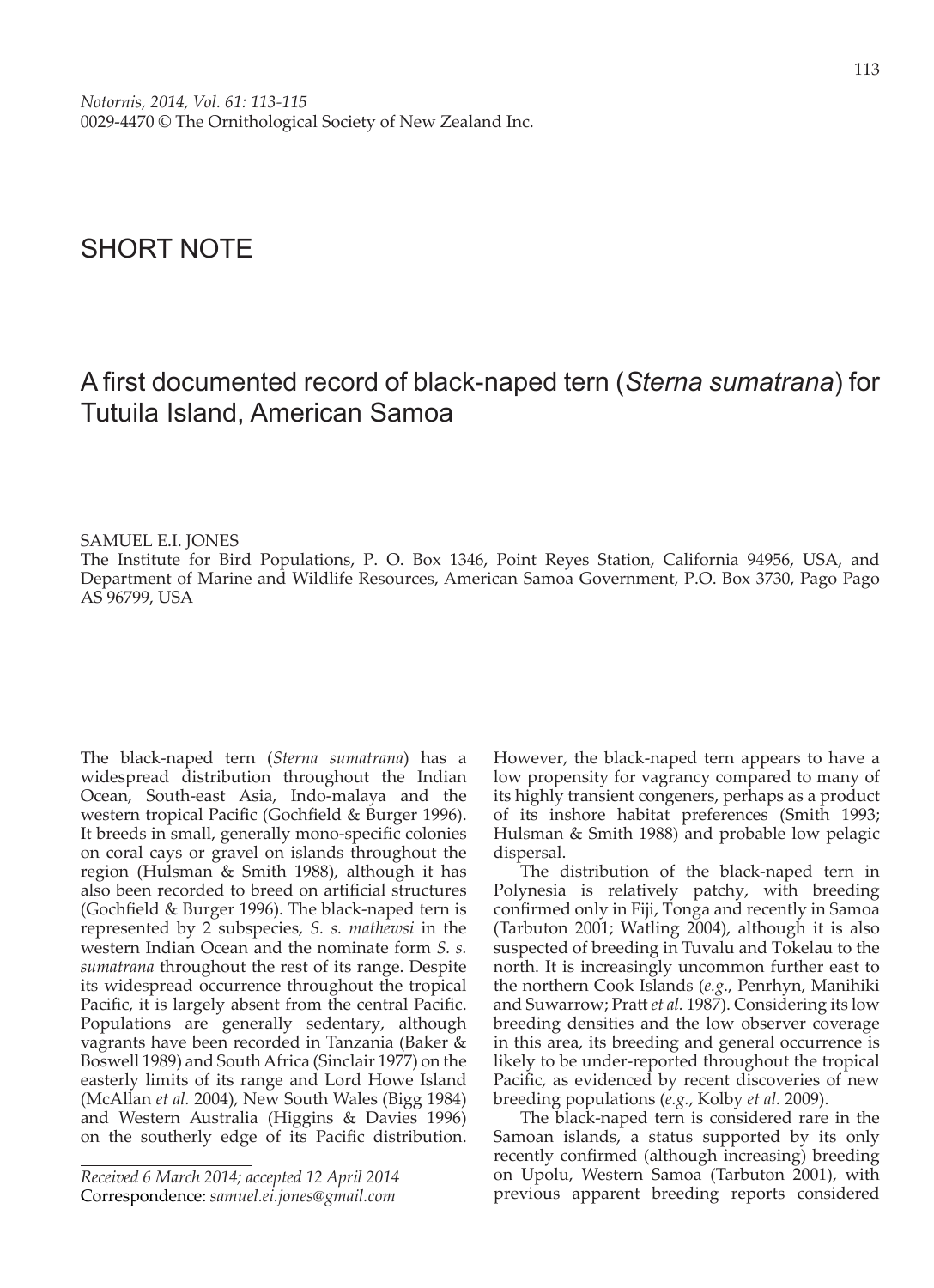

**Fig. 1.** Black-naped tern (*Sterna sumatrensis*) Pala Lagoon, Tutuila, American Samoa. (A) In flight at Papa Lagoon. (B) At rest on exposed low tide mud. Photos by author.

erroneous (Amerson *et al*. 1982). The black-naped tern has also been reported as a vagrant in American Samoa with single records on Swains Island in 1967 and a lone specimen collected on Rose Atoll in 1923 (Clapp 1968; Amerson *et al.* 1982; Banks 1984). A further record from Ofu/Olesega has also been reported (Craig 2005), although the provenance of this remains unclear. Here, I present the first record of black-naped tern on Tutuila, the largest island in the American Samoan archipelago, providing the first documented record of the species in American Samoa since 1967.

On 25 December 2013 a single adult bird was observed fishing (Fig. 1A) and then roosting (Fig. 1B) on the exposed low tide mud at Pala Lagoon (14°19'06.6 S, 170°42'11.6 W) on the Tafuna plain area of the island. The bird was initially detected at 1800 h and observed for ~1 h until sundown. It was then not seen again until 24 February 2014 but was present until at least 30 March 2014. The bird spent large amounts of time fishing in the lagoon, interspersed with periods of preening and resting on exposed sandbars at low tide. Although it was not possible to specifically identify the individual as the same throughout, it seems reasonable to assume these sightings pertain to the same individual, considering its consistent location, difficulties in monitoring the large lagoon from few viewing points and its relative rarity in American Samoa.

The avifauna of American Samoa, at least on the larger, inhabited islands, is relatively well understood compared to many other island states in the region (but see Rauzon & Fialua 2003; Adler *et al.* 2010). Considering the available habitat present across the island of Tutuila (primarily rocky coast and tropical forest), it appears unlikely that this record of a black-naped tern on Tutuila pertains to an undetected breeding presence. The arrival and origins of this individual are thus uncertain, but may have been a product of dispersal from a breeding colony in independent Samoa, either from Upolu (*c.* 120 km) or a currently unknown breeding locality.

The relative rarity of black-naped tern throughout the Samoan islands is of particular interest considering its conservation concern in the region (Watling 2004). Records of this nature are of potential importance in understanding the colonisation potential and dispersal dynamics of black-naped terns in the tropical Pacific, particularly where suitable breeding habitat exists (*e.g*., Rose Atoll). Although open to conjecture, greater coverage may perhaps reveal its breeding presence to be more widespread than currently understood in the region.

## **LITERATURE CITED**

- Adler, G.H.; Lalogafu'afu'a, A.; Seamon, J.O.; West, J.R.; West, R.; Fa'aumu, S.; Atkinson, C.T. 2010. Persistence of the spotless crake (*Porzana tabuensis*) on Ta'u, American Samoa. *Notornis 57*: 216-217.
- Amerson Jr., A.B.; Whistler, W.A.; Schwaner, T.D. 1982. *Wildlife and wildlife habitat of American Samoa. II. Accounts of flora and fauna.* Honolulu, Hawaii: US Fish and Wildlife Service.
- Banks, R.C. 1984. Bird specimens from American Samoa. *Pacific Science 38*: 150-169.
- Baker, N.E.; Boswell, E.M. 1989. Black-naped tern *Sterna sumatrana*; first record for east Africa. *Scopus 13*: 123- 124.
- Bigg, R. 1984. A black-naped tern at Fingal Beach, Tweed Heads, New South Wales. *Australian Birds* 191: 10.
- Clapp, R.B. 1968. The birds of Swain's Island South-central Pacific. *Notornis 15*: 198-206.